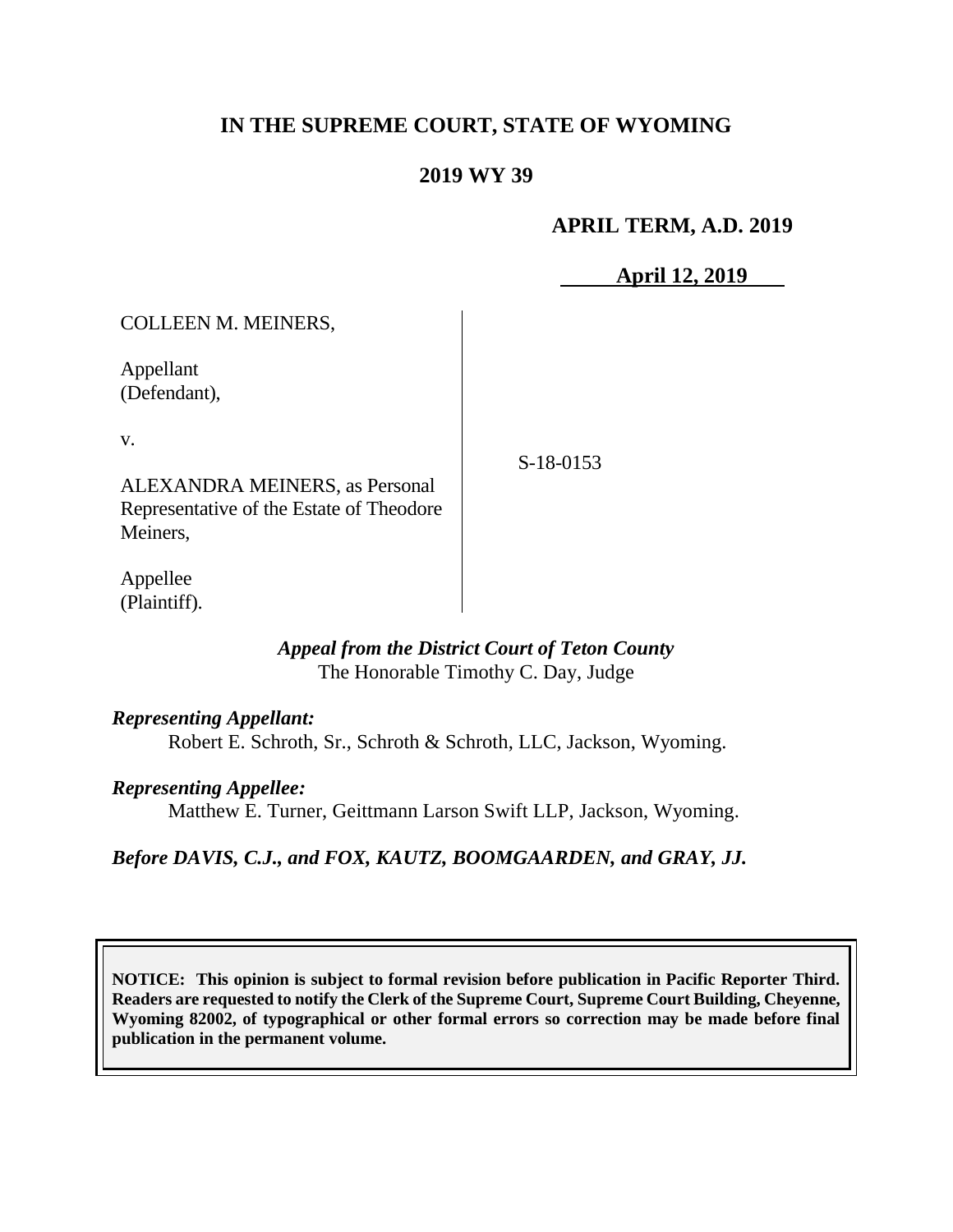### **KAUTZ, Justice.**

[¶1] The Appellant, Colleen M. Meiners, appeals the district court's order enforcing the terms of her divorce decree at the request of her late ex-husband, Theodore "Theo" Meiners' estate.<sup>1</sup> Colleen argues the district court should have modified the terms of the divorce settlement agreement and the resulting divorce decree, failed to apply laches, and failed to award her storage fees and mortgage contributions. We affirm.

#### **ISSUES**

[¶2] Colleen raises the following issues in her appeal:

1. May parties to a Divorce Decree under certain circumstances modify the terms of their settlement agreement which was merged into the Divorce Decree?

2. Did the District Court err when it refused to follow the law as set forth by the Wyoming Supreme Court in *Acton v. Acton*[,] 2017 WY 151, 406[] P.3d 1279 (Wyo. 2017)?

3. Can the Doctrine of Laches be asserted as a defense to the enforcement of a provision in the the [sic] property division in a Divorce Decree?

4. Did the District Court err by not giving [Colleen] credit for rental of storage space by Theodore Meiners?

5. Did the District Court err when it denied [Colleen] contribution from the Estate of Theodore Meiners for mortgage payments that were made by Appellant Colleen Meiners, from the date Appellant Colleen Meiners and Theodore Meiners became tenants in common?

# **FACTS**

[¶3] This matter is before the Court for a third time. In *Meiners v. Meiners*, 2016 WY 74, 376 P.3d 493 (Wyo. 2016), we gave a thorough rendition of the facts, relevant portions of which are:

<sup>&</sup>lt;sup>1</sup> The Appellee, Alexandra Meiners, is the personal representative of Theo's estate. Everyone involved in this litigation shares the same surname; therefore, to avoid confusion the members of the Meiners family will be referred to by their first names.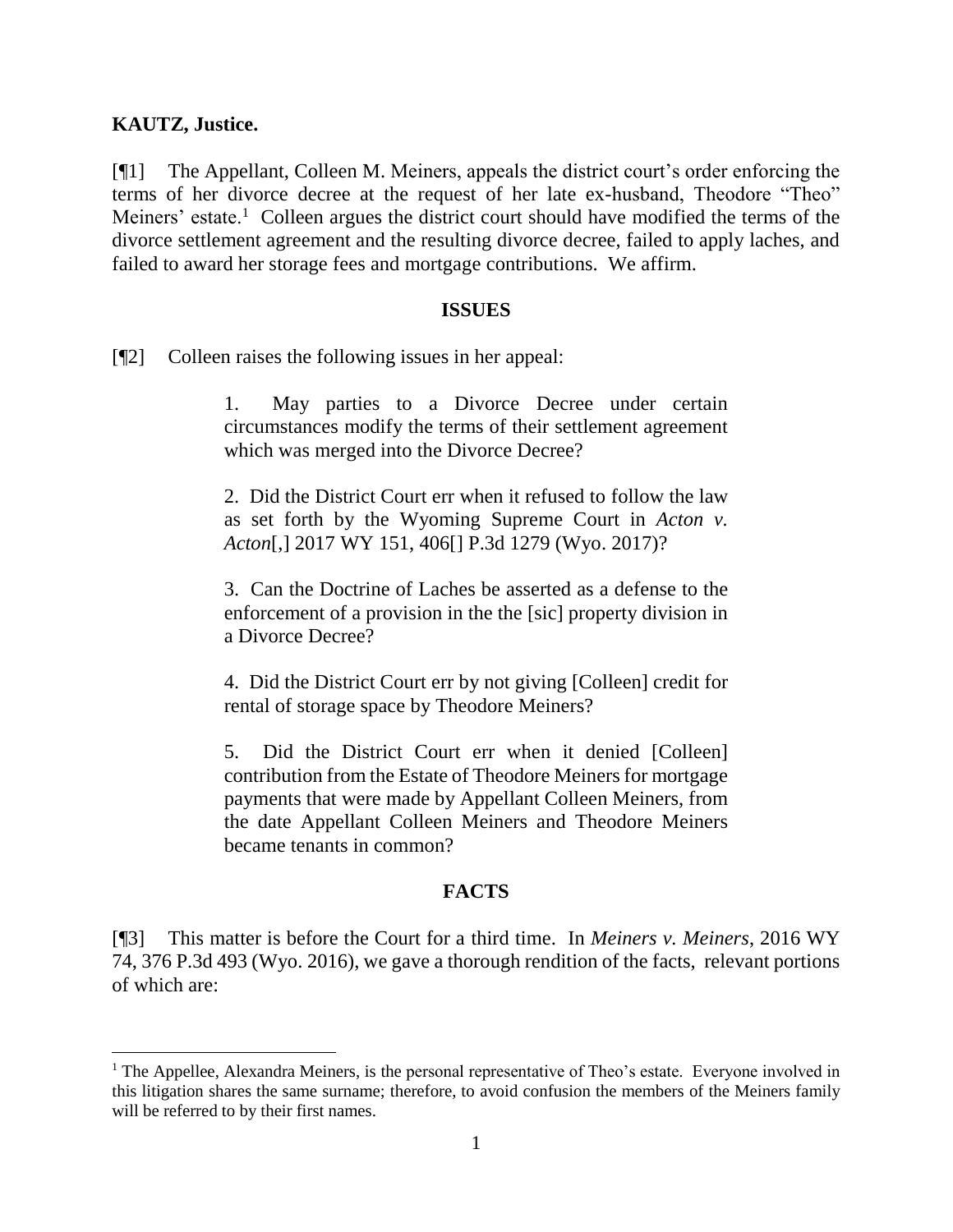Theodore (Theo) Meiners and Colleen Meiners (collectively "the Meiners") married in 1989. They each had one child from prior relationships, and they had one child together who was born in 1989. In 2001, the Meiners separated, and in 2002 they executed a Child Custody and Property Settlement Agreement (Divorce Agreement). The Divorce Agreement gave Colleen Meiners primary custody of the couple's child and Theo Meiners reasonable visitation. Theo Meiners was to pay child support in the amount of \$375.00 per month until the child reached the age of majority in April 2007. The agreement specified that Theo Meiners would be entitled to all his personal property being stored in the garage of the couple's residence and that he would remove that property by January 23, 2002. With respect to the couple's real property, which consisted only of their residence, the Divorce Agreement provided:

The parties['] real property located at 25 Aspen Drive will be sold to Wife under the following terms and conditions:

a. The purchase price shall be one half the fair market value as determined by an independent appraiser agreed to by the parties, which has been determined to be \$285,000.00, less six percent (6%) sales commission, and less all outstanding taxes, mortgages and liens on the property;

b. Wife shall pay to Husband one half the net equity in the property as of August 30, 2001. Payment shall be due and payable when the property is sold or upon the emancipation of the parties' minor son, [AM].

c. There shall be no monthly payments, however the purchase price shall accrue interest at the rate of six percent (6%) simple interest per annum.

d. Wife shall receive as a credit toward the purchase price the sum of \$2,460.00 which represents back child support owed by Husband as of August 30, 2001.

e. Husband shall execute all documents necessary to effect a transfer of title and ownership to Wife, as her sole and separate property, as may be required by any governmental entity, financial institution, or lender;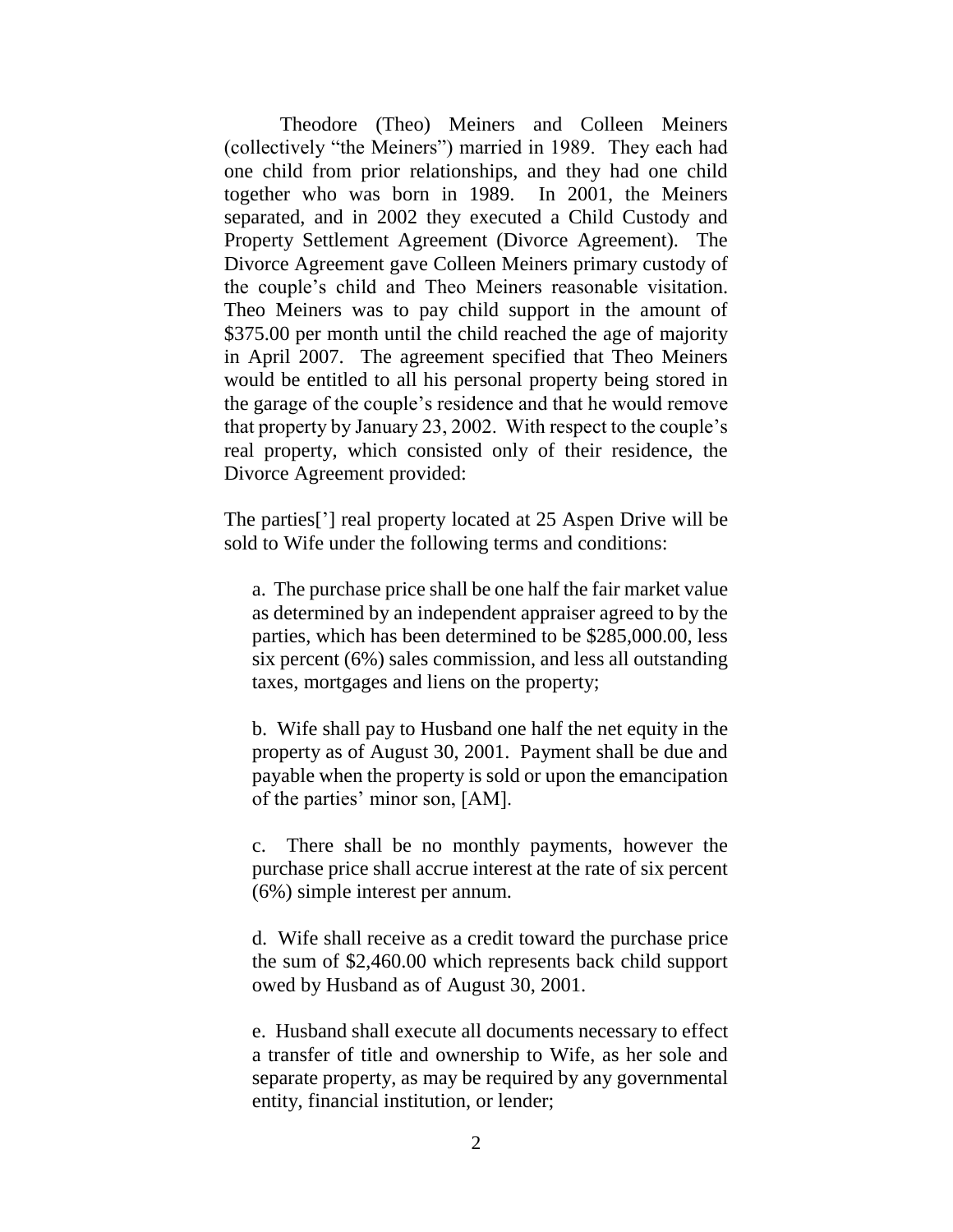f. Wife shall execute all documents necessary to protect Husband's security interest in the real property located at 25 Aspen Drive.

After executing the Divorce Agreement, the Meiners had second thoughts about divorcing and did not file the Divorce Agreement in district court, though a divorce complaint had already been filed with the court. Between 2001 and 2007, Theo Meiners resided part of the year in Alaska, where he had a heli-skiing business, and part of the year in Jackson with Colleen Meiners. In 2007, the district court notified the Meiners that their divorce complaint would be dismissed for lack of prosecution if no action was taken on the matter, and the Meiners then decided to proceed with their divorce. On July 20, 2007, the Divorce Agreement was filed with the court, and on that same day, the district court entered a Decree of Divorce.<sup>2</sup>

After the divorce decree was entered in 2007, the Meiners continued to have a good relationship and live as they had prior to their divorce, with Theo Meiners residing part of the year in Alaska and part of the year in Jackson with Colleen Meiners. In 2010, the Meiners refinanced the residence at 25 Aspen Drive, executing the necessary documents as husband and wife. Neither Theo Meiners nor Colleen Meiners followed the terms of the Divorce Agreement before or after their divorce.

On September 20, 2012, Theo Meiners died, and on November 7, 2012, his daughter, Alexandra Meiners, was appointed as personal representative of his estate. On October 7, 2013, Alexandra Meiners, on behalf of the estate, filed a complaint against Colleen Meiners alleging claims of breach of contract, unjust enrichment, enforcement of divorce decree, and slander of title. The breach of contract claim sought enforcement of the Divorce Agreement and in particular the agreement's real property division requiring Colleen Meiners to pay Theo Meiners one-half the net equity in the property

 $\overline{a}$ 

<sup>&</sup>lt;sup>2</sup> The decree "approved and incorporated in full" the terms of the agreement and ordered the parties to "comply in full with the provision(s) of said Agreement."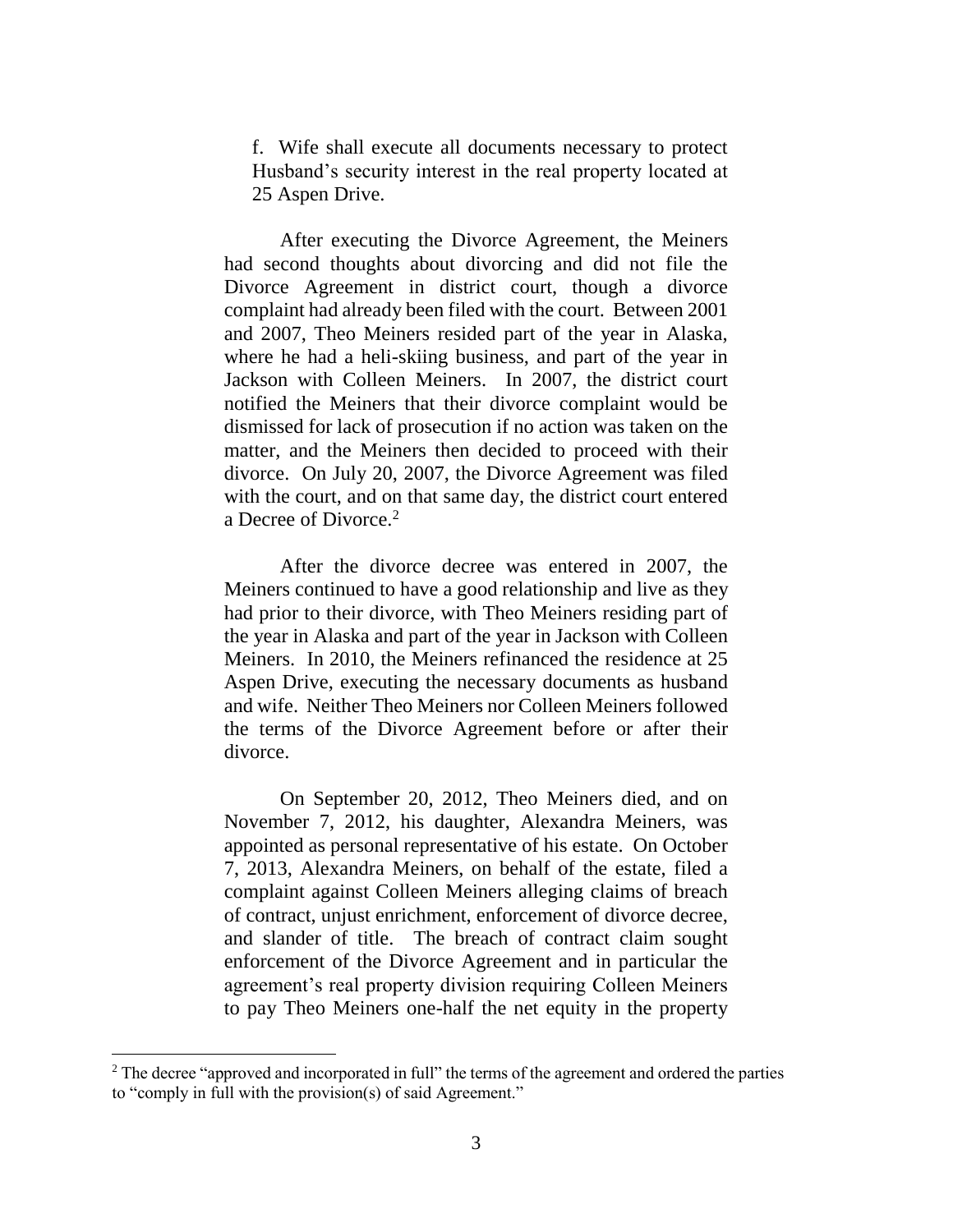located at 25 Aspen Drive, plus interest, based on the property's 2001 appraised value.

On November 7, 2013, Colleen Meiners filed an answer and counterclaim. She alleged numerous affirmative defenses, including laches and waiver, and asserted a counterclaim for breach of contract by which she sought damages for Theo Meiners' breach of the Divorce Agreement. Specifically, Colleen Meiners alleged that Theo Meiners breached the Divorce Agreement by: failing to remove his personal items from the property located at 25 Aspen Drive; failing to pay child support; failing to pay any portion of the mortgage on the property located at 25 Aspen Drive; and failing to pay his portion of the couple's debt.

*Id.*, **[14** 3-7, 376 P.3d at 494-95.

[¶4] The parties filed motions for summary judgment, and the district court granted summary judgment in favor of Alexandra on her slander of title claim, although it did not determine any damages she had suffered on that claim. *Id*., ¶ 9, 376 P.3d at 495. The court also granted summary judgment to Alexandra on her claim to fifty percent of the equity in the real property less the deductions in the divorce decree but awarded less interest than requested. *Id*. The court denied Colleen's counterclaims to recover credit card payments, unclaimed child support, and laches, but granted judgment in her favor on her claims for mortgage contributions and costs of storing Theo's personal property. *Id.* Alexandra appealed the district court's order; however, we dismissed the appeal because it did not fully resolve the case, leaving unanswered questions about Alexandra's unjust enrichment claim and damages from the slander of title claim. *Id*., ¶ 10, 376 P.3d at 496.

[¶5] The parties stipulated to an order dismissing without prejudice Alexandra's claims for unjust enrichment and slander of title and certifying the summary judgment order as final under Wyoming Rule of Civil Procedure 54(b). Alexandra again appealed the order, and we again determined the parties' claims were not yet fully and finally resolved. *Id*., ¶ 12, 376 P.3d at 496. Specifically, the summary judgment order left it to the parties to determine the amount owed by the estate to Colleen for mortgage contributions and the amount owed by Colleen for Theo's half interest in the property. *Id.*, ¶ 18, 376 P.3d at 497. Although we dismissed the appeal, we did offer guidance for the district court on remand. We explained the threshold question that must be answered in this matter is whether the divorce agreement merged into the divorce decree or continued to exist as a separate enforceable agreement. *Id*., ¶ 26, 376 P.3d at 499. We also recognized our well-established rule that: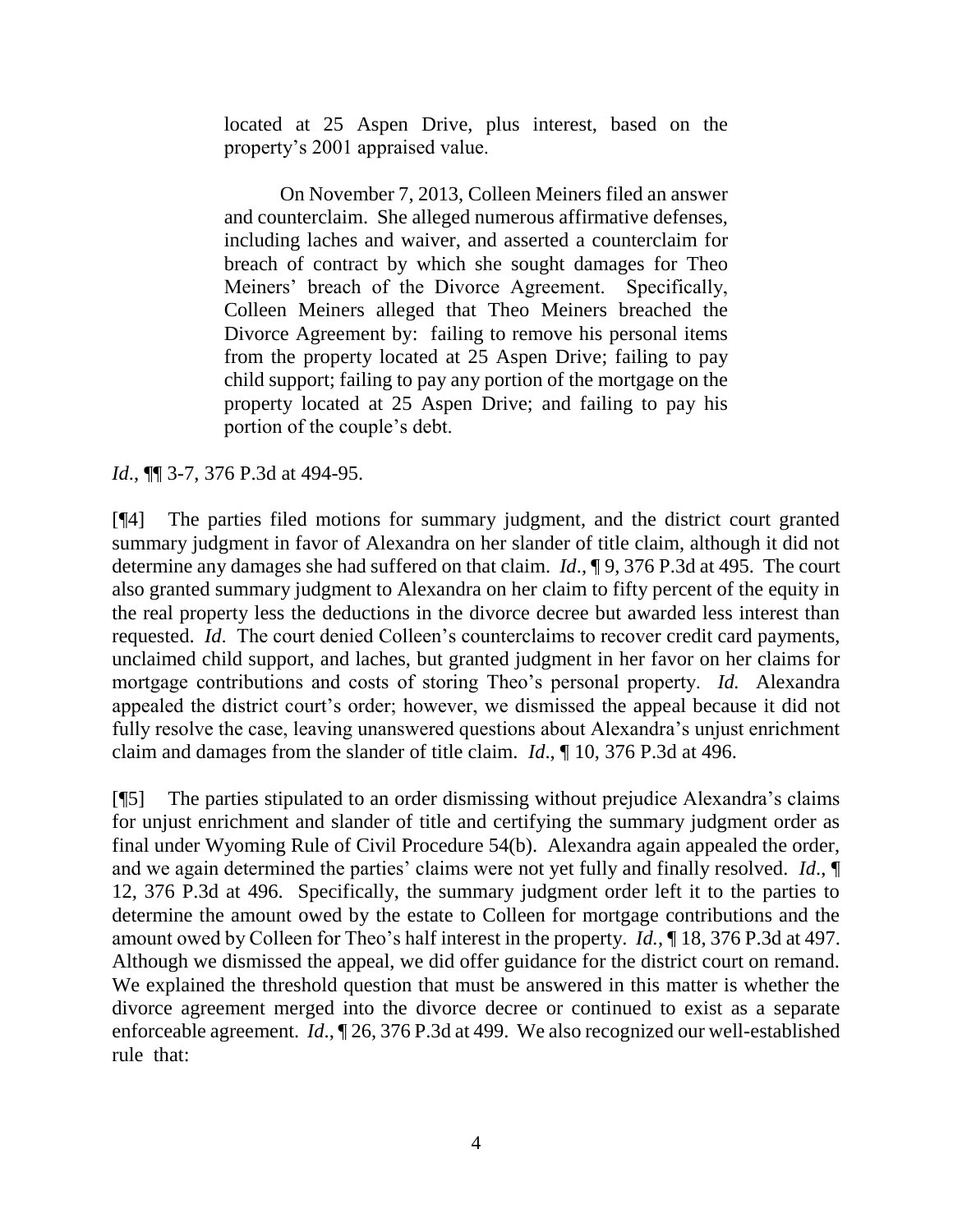when, in the absence of clear and convincing evidence to the contrary, the parties enter into a settlement agreement in contemplation of divorce and the district court's divorce decree incorporates or adopts by reference that agreement, the agreement is presumed to merge into the decree and will no longer be given effect. Our decision does not affect a trial court's authority to revise a divorce decree concerning the care, custody, or maintenance of children or alimony, nor does our decision affect a trial court's lack of authority to modify a divorce decree concerning property division.

*Id*., ¶ 25, 376 P.3d at 498-99 (quoting *Pauling v. Pauling*, 837 P.2d 1073, 1078 (Wyo. 1992)).

[¶6] On remand, the district court held a bench trial where it received testimony from Colleen, Alexandra, and Colleen and Theo's son, Aidan. Before the trial began, the parties agreed the divorce agreement had merged with the divorce decree, leaving for determination at trial the amount Colleen owed the estate under the decree, whether the doctrine of laches applied to enforcement of the decree, and whether the estate was responsible for mortgage payments and storage fees. After receiving the evidence, the district court ordered post-trial briefing and closing arguments at a later date. Before closing arguments took place, this Court published its opinion in *Acton v. Acton*, 2017 WY 151, 406 P.3d 1279 (Wyo. 2017). In *Acton*, we acknowledged the general rule regarding divorce agreements merging with divorce decrees, but also stated:

> However, this Court has long recognized that even a contract with an integration clause, for instance a divorce agreement, may be modified through oral agreement or by mutual conduct of the parties if certain conditions are met. *See Big-D Signature Corp. v. Sterrett Props*., *LLC*, 2012 WY 138, ¶ 33, 288 P3d 72, 80 [(Wyo. 2012)]. The conditions that must be met to orally modify an integrated agreement are: "First, there must be evidence that the parties orally modified the contract terms, and second, the parties have taken actions consistent with the new terms." *Big-D*, ¶ 33, 288 P.3d at 81.

*Acton*, ¶ 9, 406 P.3d at 1281.

[¶7] Colleen relied on *Acton* in her closing argument. The district court acknowledged *Acton* but believed it conflicted with this Court's long-standing precedent and the admonition contained in the remand. The court concluded that, because the divorce agreement merged with the divorce decree, the parties could no longer avail themselves of contract remedies. Further, Wyoming Rule of Civil Procedure 60(b) did not afford Colleen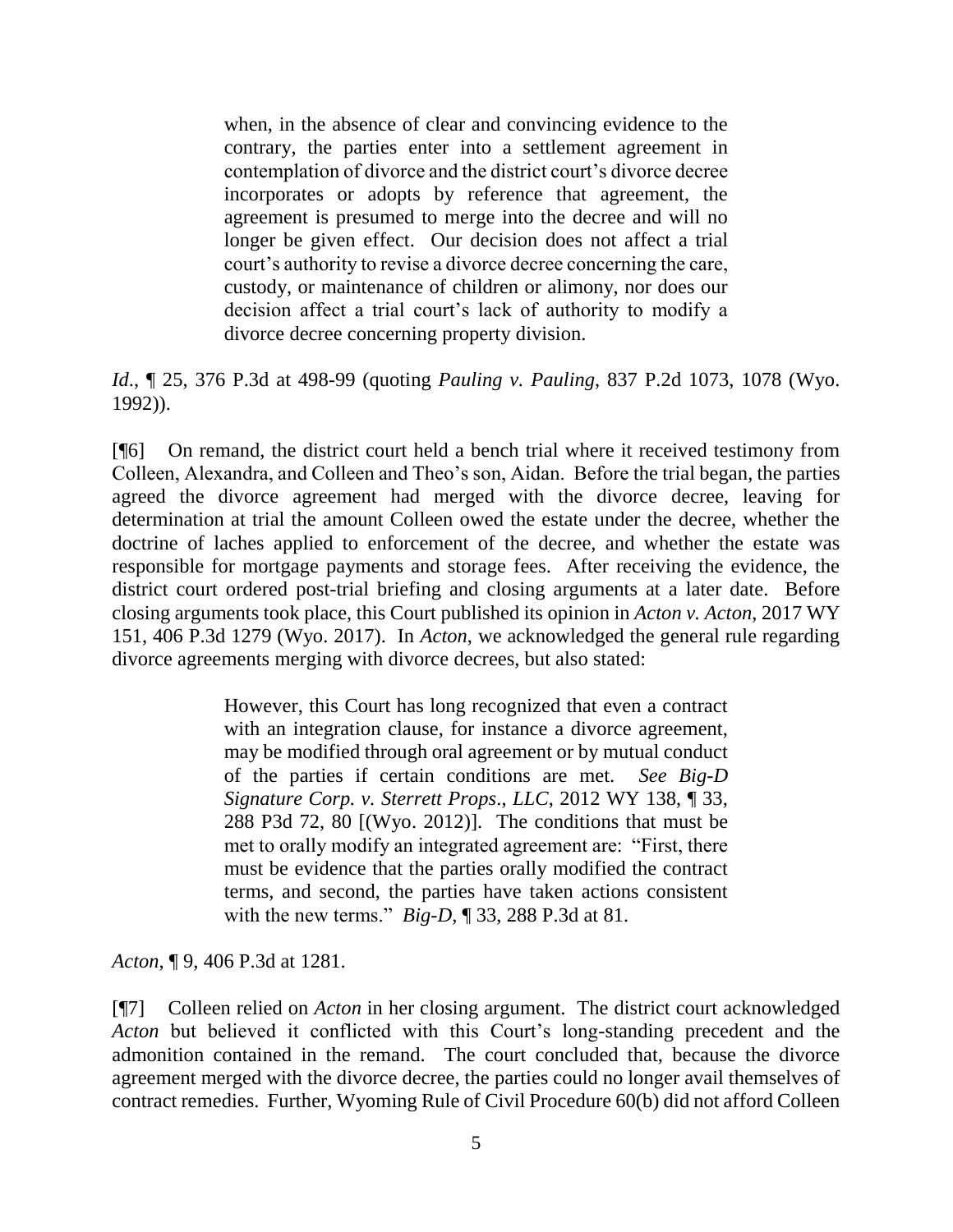relief from the divorce decree. Based on the terms of the divorce agreement and decree, Colleen was obligated to pay the estate \$125,055.35 for Theo's share of the real property. The court determined the doctrine of laches is an equitable remedy that cannot be applied when the action is to enforce a legal judgment such as a divorce decree. The court also found the divorce agreement was silent regarding mortgage contributions from Theo and, therefore, the court could not require those contributions when enforcing the decree. Finally, the court determined Colleen was not entitled to storage fees. As with the mortgage contributions, the divorce agreement did not contemplate storage fees. The court further concluded that even if awarding storage fees would be appropriate as a means of enforcing the divorce decree, Colleen did not provide an adequate evidentiary basis of an appropriate storage rate. Colleen filed a timely notice of appeal.

# **STANDARD OF REVIEW**

[¶8] We use the following standard of review when reviewing a district court's decision following a bench trial:

> The factual findings of a judge are not entitled to the limited review afforded a jury verdict. While the findings are presumptively correct, the appellate court may examine all of the properly admissible evidence in the record. Due regard is given to the opportunity of the trial judge to assess the credibility of the witnesses, and our review does not entail reweighing disputed evidence. Findings of fact will not be set aside unless they are clearly erroneous. A finding is clearly erroneous when, although there is evidence to support it, the reviewing court on the entire evidence is left with the definite and firm conviction that a mistake has been committed. In considering a trial court's factual findings, we assume that the evidence of the prevailing party below is true and give that party every reasonable inference that can fairly and reasonably be drawn from it. We do not substitute ourselves for the trial court as a finder of facts; instead, we defer to those findings unless they are unsupported by the record or erroneous as a matter of law. The district court's conclusions of law are reviewed *de novo*.

*Galiher v. Johnson*, 2018 WY 145, ¶ 6, 432 P.3d 502, 507 (Wyo. 2018) (quoting *Graybill v. Lampman*, 2017 WY 100, ¶ 25, 332 P.3d 511, 519 (Wyo. 2014)).

[¶9] We review a district court's decision to deny a motion brought under W.R.C.P. 60(b) for an abuse of discretion. *Barnes v. Barnes*, 998 P.2d 942, 944 (Wyo. 2000).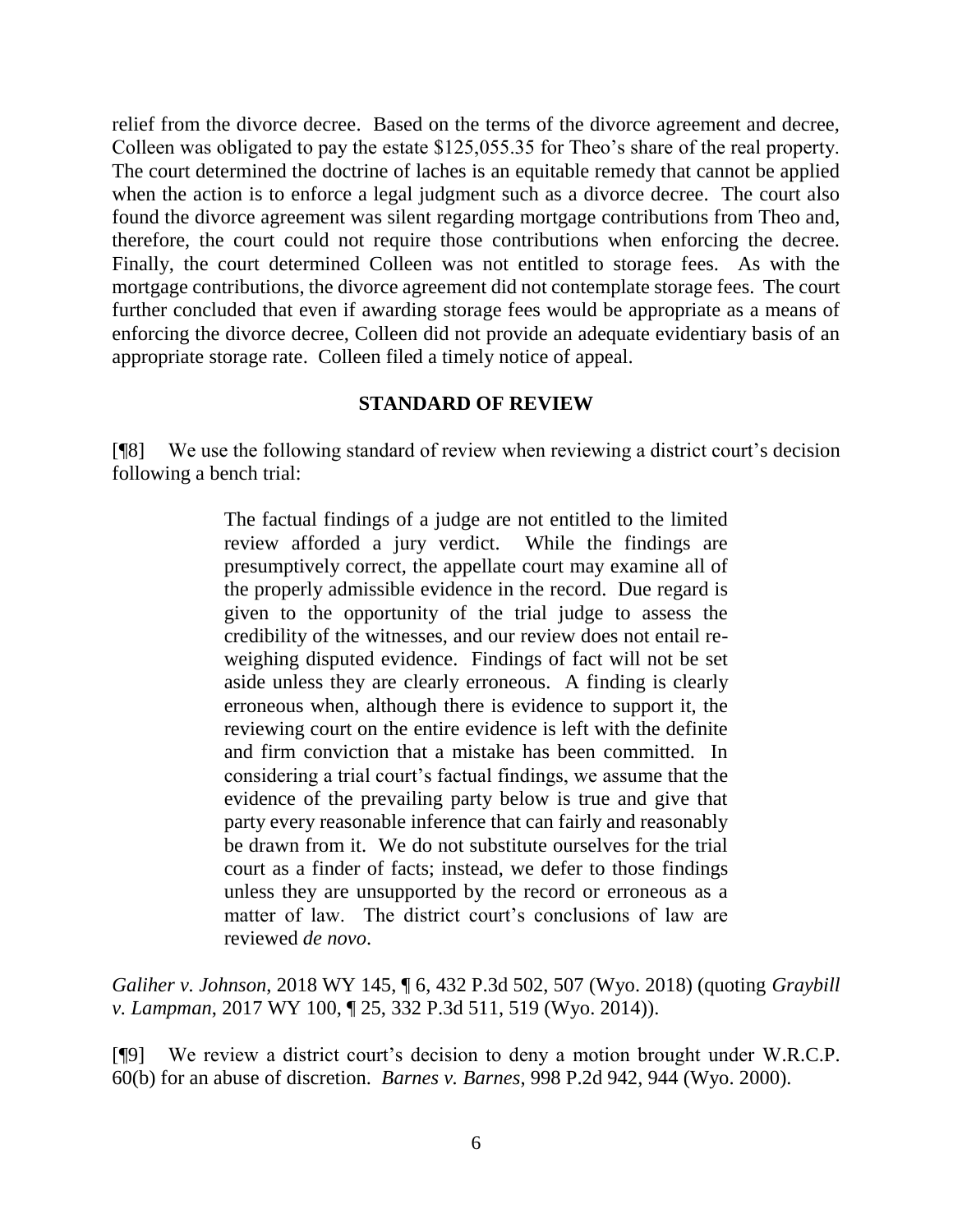A court abuses its discretion when it acts in a manner which exceeds the bounds of reason under the circumstances. The party who is attacking the trial court's ruling has the burden to establish an abuse of discretion, and the ultimate issue is whether the court could reasonably conclude as it did.

*McBride-Kramer v. Kramer*, 2019 WY 10, ¶ 11, 433 P.3d 529, 532 (Wyo. 2019) (quoting *Three Way, Inc. v. Burton Enters., Inc.*, 2008 WY 18, ¶ 16, 177 P.3d 219, 225 (Wyo. 2008)).

### **DISCUSSION**

### *Modification of Divorce Decree*

[¶10] Colleen argues that, even though the parties stipulated the divorce agreement merged with the divorce decree, the district court should have found Colleen and Theo orally modified the terms of the agreement and the decree based on this Court's decision in *Acton*. Colleen submits the evidence at trial shows that she and Theo agreed that Theo would not require Colleen to pay him for his equity in the home and the two acted in conformity with that agreement. She maintains she would have proceeded differently had she known she would be responsible for the payment; specifically, she would have refinanced the house and paid Theo his share in 2007 when the house had an increased value instead of waiting until now and owing the estate interest.

[¶11] The district court did not apply *Acton* for two reasons. First, this Court specifically instructed the district court to apply the general rule that it is presumed a divorce agreement merges in the divorce decree and that courts do not retain jurisdiction to modify property distributions. The parties stipulated that the divorce agreement merged with the decree. Second, the district court surmised the decision in *Acton* "appears to be an erroneous statement of the law." The court recognized that the holding in *Acton* seemed to conflict with this Court's mandate, would constitute a "sea change" in the area of family law in Wyoming, and may alter the outcome of this case.

[¶12] The facts from *Acton* can be distinguished to some extent from the facts here. While in both cases the parties' divorce agreement was incorporated into the divorce decree, the subsequent oral agreement in *Acton* did not modify who received what property, but instead simply extended the amount of time the husband had to remove his property from the former marital home. *Acton*, ¶ 5, 406 P.3d at 1280. Although this factual distinction could be considered significant, both cases implicate the general rule of finality in the property distribution terms of divorce decrees. In that respect, the two cases should be treated similarly. This Court has long recognized the importance of finality in a divorce judgment. *Harshfield v. Harshfield*, 842 P.2d 535, 538 (Wyo. 1992). "Especially is this true in divorce cases when the emotional involvement of the parties tends to magnify the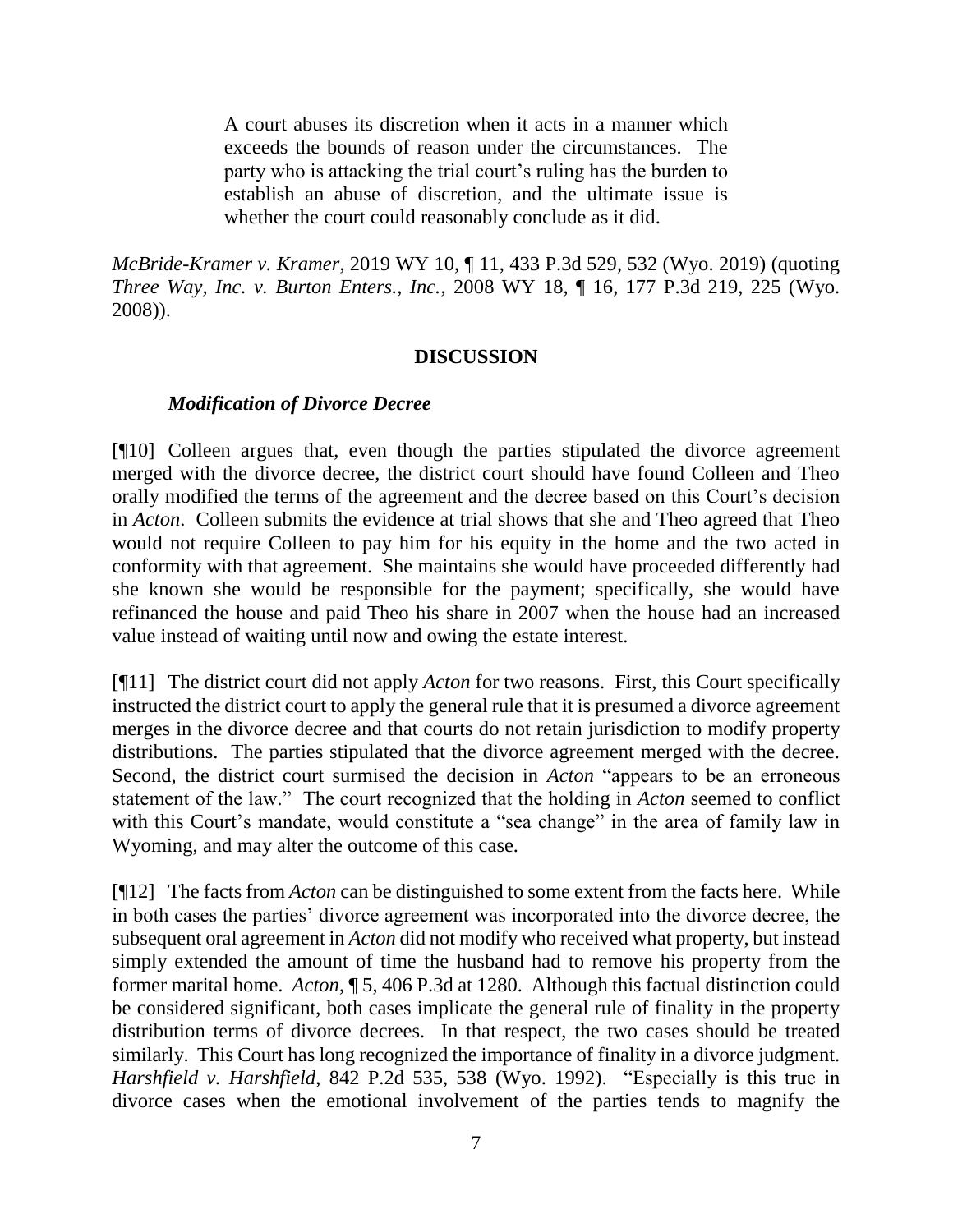importance of all matters in connection therewith." *Id*. For this reason, *res judicata* bars modifying a divorce decree except under particular circumstances involving child custody, child support, and alimony. *Id*. A district court, however, does not retain jurisdiction to modify marital property divisions. *Id*.

[¶13] A requirement in a divorce decree is an order of the court, regardless of its significance. If parties were permitted to orally modify the terms of a court order, divorce decrees would lose their intended force and effect, parties would have incentive to try to avoid compliance, re-litigation of decided issues could be the norm, and parties would never see the end of domestic property disputes. The reasoning in *Acton* does not further the essential concept of finality in marital dissolution property disputes long required by our precedent. We also, however, recognize the important principles of *stare decisis* to further the "evenhanded, predictable, and consistent development of legal principles, foster[] reliance on judicial decisions, and contribute[] to the actual and perceived integrity of the judicial process." *Brown v. City of Casper*, 2011 WY 35, ¶ 43, 248 P.3d 1136, 1147 (Wyo. 2011) (quoting *State ex rel. Wyo. Workers' Comp. Div. v. Barker*, 978 P.2d 1156, 1161 (Wyo. 1999)). For that reason, this Court uses caution when overruling prior case law. *Id*. But,

> we should be willing to depart from precedent when it is necessary to vindicate plain, obvious principles of law and remedy continued injustice. When precedential decisions are no longer workable, or are poorly reasoned, we should not feel compelled to follow precedent. Stare decisis is a policy doctrine and should not require automatic conformance to past decisions.

*Id.* (internal citations and quotation marks omitted).

[¶14] Although *Acton* was decided a relatively short time ago, the poorly reasoned and unworkable nature of the opinion is clear. The opinion "recognized" the "established principle that the parties to a divorce may not modify a divorce decree without submitting those modifications to the district court for its consideration and approval," but then relied on a case involving the breach of a home construction contract to conclude the parties subject to a divorce decree can orally modify the conditions in the decree. *Acton*, ¶ 9, 406 P.3d at 1281. In doing so, *Acton* did not theoretically overrule any prior precedent, but modified the well-established principle to the point it no longer has any meaning. Ironically, the *Acton* opinion did not take into account the doctrine of *stare decisis* and the state of our precedent before announcing a new rule of law that would substantially impact divorce agreements and decrees in the future.

[¶15] To allow parties to a divorce decree to orally modify the terms of the divorce agreement that have merged into the decree—a court order—is unworkable. It will be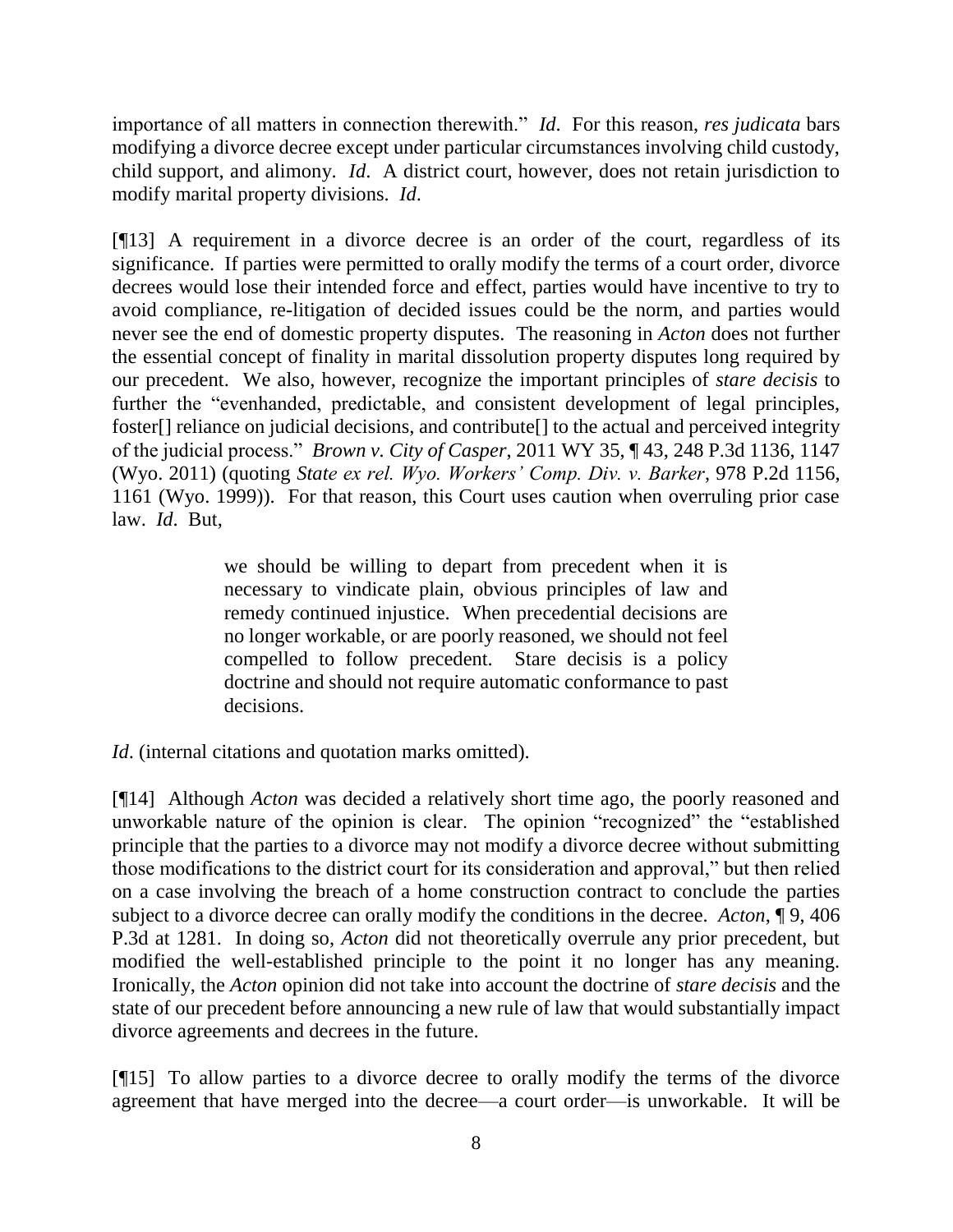impossible for one party to enforce the order against the other party if there are any future disputes, as the district court will have to conduct a mini-trial to determine whether any of the provisions were modified. The whole purpose of a court order is to have something that can be enforced against a person who is not complying with the court's decision. To allow individuals to modify orders without court intervention would defeat the very purpose of a court order. Therefore, we overrule our decision in *Acton* and reaffirm the principle that we presume a divorce agreement merges into the divorce decree, and the agreement will no longer be given effect. *Zupan v. Zupan*, 2010 WY 59, ¶ 10, 230 P.3d 329, 332 (Wyo. 2010); *Pauling*, 837 P.2d at 1078. Further, a district court does not retain jurisdiction to modify marital property divisions based upon a change of circumstances and, instead, is limited to vacating judgments for fraud, mistake, inadvertence, or irregularity under W.R.C.P. 60(b). *Harshfield*, 842 P.2d at 538-39. On the basis of these well-established and reasoned principles, the district court did not err when it followed this Court's guidance in the remand instead of applying *Acton*. The parties agreed the divorce agreement merged with the divorce decree; therefore, the district court could not modify the agreement absent vacating the judgment under Rule 60(b).

### *Relief under W.R.C.P. 60(b)*

[¶16] Colleen argues that the district court should have given her relief from the terms of the divorce decree under W.R.C.P. 60(b). That Rule states:

> (b) *Grounds for Relief from a Final Judgment, Order, or Proceeding*. — On motion and just terms, the court may relieve a party or its legal representative from a final judgment, order, or proceeding for the following reasons:

(1) mistake, inadvertence, surprise, or excusable neglect;

(2) newly discovered evidence that, with reasonable diligence, could not have been discovered in time to move for a new trial under Rule 59(b);

(3) fraud (whether previously called intrinsic or extrinsic), misrepresentation, or misconduct by an opposing party;

(4) the judgment is void;

(5) the judgment has been satisfied, released, or discharged; it is based on an earlier judgment that has been reversed or vacated; or applying it prospectively is no longer equitable; or

(6) any other reason that justifies relief.

Colleen specifically relies on subsections (5) and (6). Her argument relies exclusively on her assertion that Theo wanted Colleen to keep the house without having to pay him for his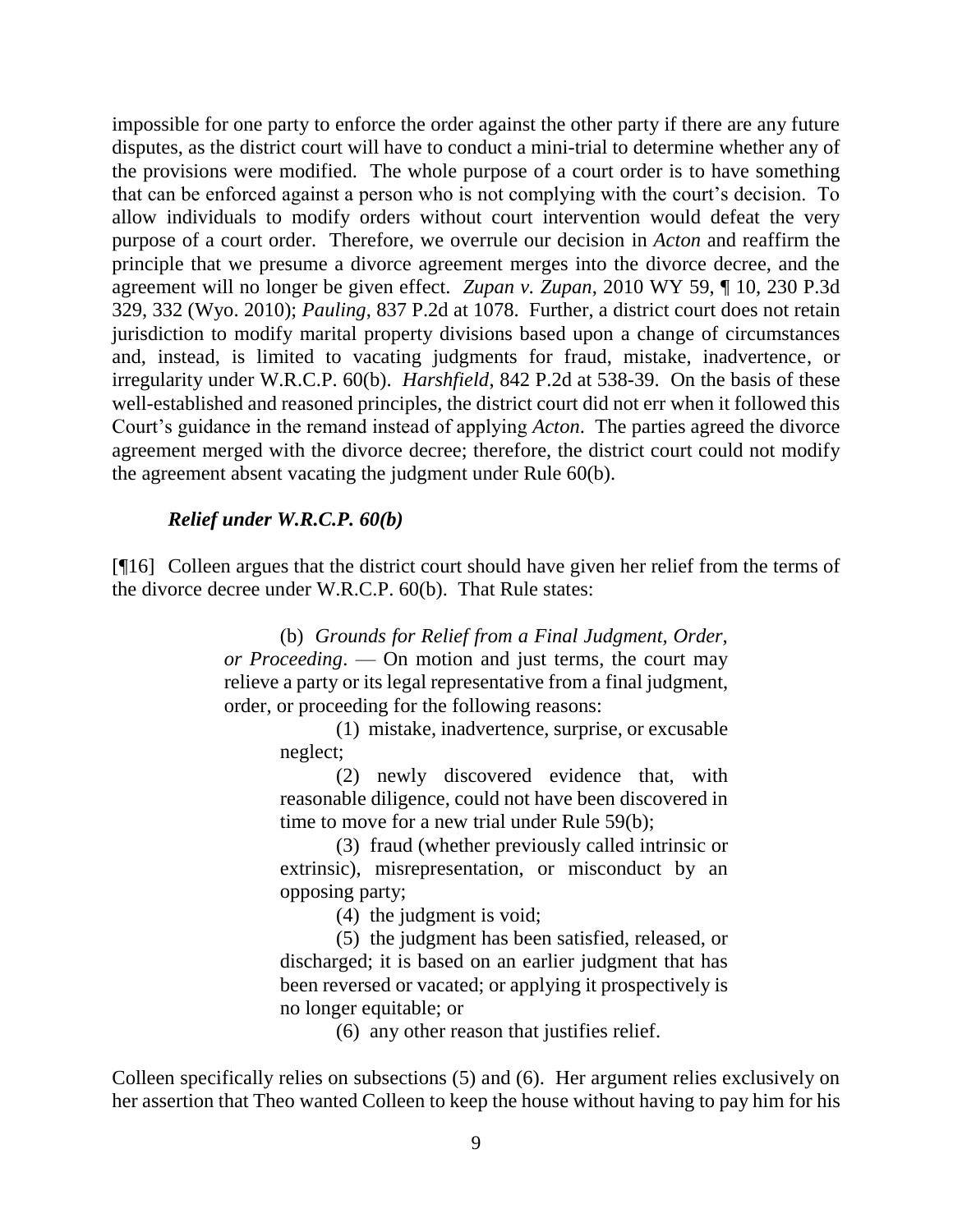portion of the house in accord with the divorce decree. She claims it would be "extremely unfair and create a hardship the parties never intended" if the terms of the divorce decree are enforced.

[ $[17]$  Rule 60(c) requires that "[a] motion made under Rule 60(b) must be made within a reasonable time-and for reasons (1), (2), and (3) no more than a year after the entry of the judgment or order or the date of the proceeding." *See also, Linch v. Linch*, 2015 WY 141,  $\P$  16, 361 P.3d 308, 313 (Wyo. 2015) (time limitations in Rule 60(c) do not apply to motions brought under Rule 60(b)(4) (void orders)). Colleen seeks relief under Rule 60(b)(5) and (6); therefore, the motion must be filed within a reasonable time. This Court has not had the occasion to discuss the parameters of a "reasonable time" as explained in the rule. The Wyoming rule, however, is identical to the federal Rule 60 and it is appropriate to look to the federal courts for guidance. *Leach v. State*, 2013 WY 139, ¶ 30, 312 P.3d 795, 801 (Wyo. 2013).

> "There is no hard and fast rule as to how much time is reasonable for the filing of a Rule 60(b)(6) motion; courts have found periods of as little as a few months unreasonable, and have found periods of as long as three years reasonable." *Sudeikis v. Chicago Transit Authority*, 774 F.2d 766, 769 (7th Cir. 1985). "What constitutes 'reasonable time' depends upon the facts of each case, taking into consideration the interest in finality, the reason for delay, the practical ability of the litigant to learn earlier of the grounds relied upon, and [the consideration of] prejudice [if any] to other parties." *Ashford v. Steuart*, 657 F.2d 1053, 1055 (9th Cir. 1981).

Kagan v. Caterpillar Tractor Co., 795 F.2d 601, 610 (7<sup>th</sup> Cir. 1986) (brackets in original).

[¶18] The divorce decree was entered in 2007 and Colleen did not request relief under Rule 60(b) until 2017—ten years after the court entered the decree and four years after Alexandra filed suit against Colleen. Colleen has not provided this Court with an explanation of why she waited ten years to obtain relief from the divorce decree. It appears Colleen and Theo did not abide by the terms of the decree from the time it was entered, thus the grounds Colleen relies upon have existed for the entire ten years. She opted not to take any action to be relieved from the order in the divorce case until a few days before trial in this case. We find, under these circumstances, a ten-year delay is not a reasonable time to bring a motion for relief under Rule 60(b)(5) or (6). *See Barnes*, 998 P.2d at 945- 46 (a sixteen-month delay between judgment and motion under Rule 60(b)(6) was not reasonable); *Sorbo v. United Parcel Serv*., 432 F.3d 1169, 1178 (10th Cir. 2005) (one year between judgment and Rule 60(b) motion was not a reasonable time); *United States v. Morales-Morales*, 222 Fed.Appx. 796, 796-97 (10th Cir. 2007) (one and a half years between judgment and Rule 60(b) motion was not a reasonable time). The district court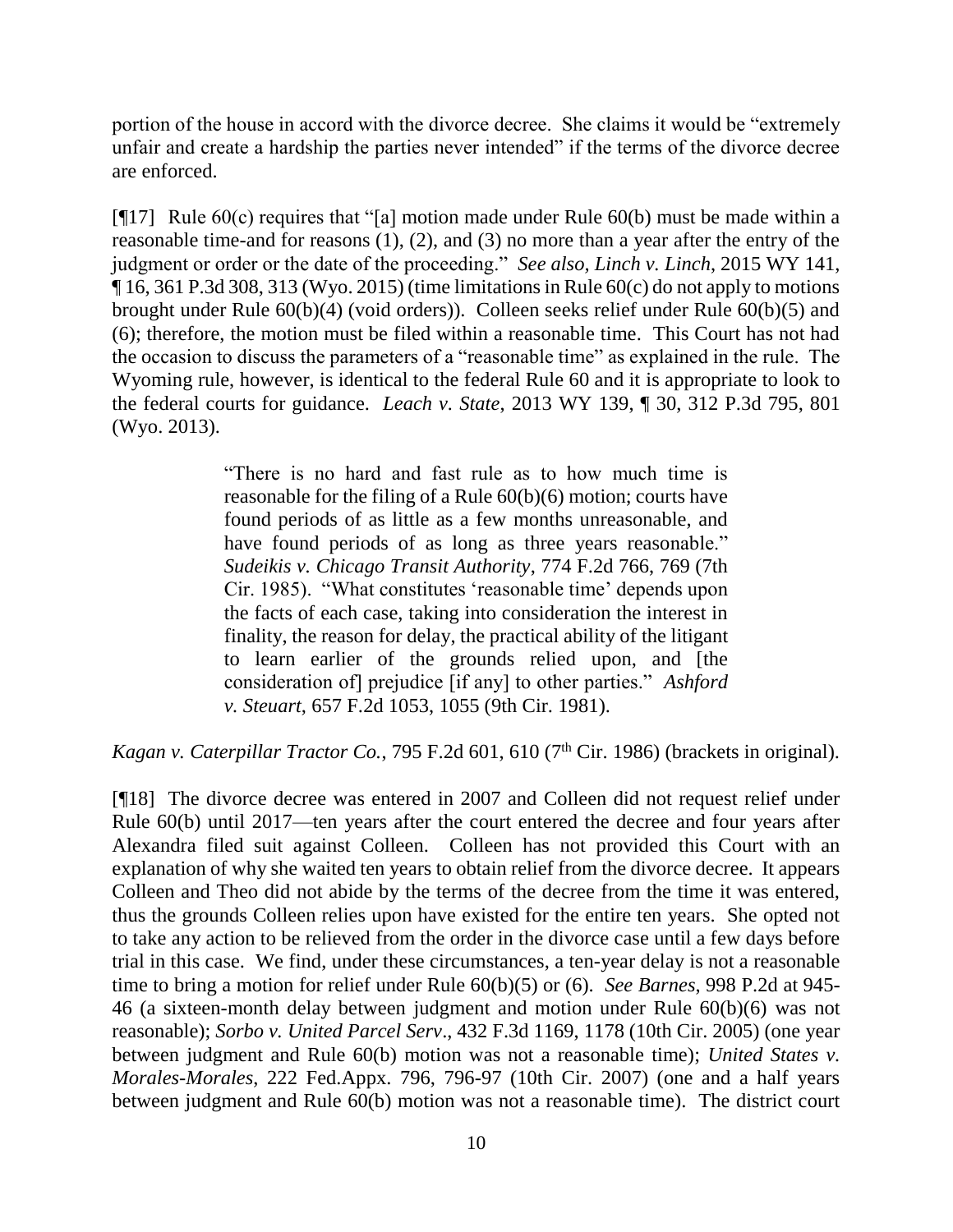did not abuse its discretion in denying Colleen's request for relief from the divorce decree under Rule 60(b).

# *Laches*

[¶19] The district court found, and the parties seem to agree, that Wyoming law does not permit a party to use laches to prevent the other party from asserting a legal right, such as enforcing an award in a divorce decree. *See Hammond v. Hammond*, 14 P.3d 199, 202 (Wyo. 2000) (defense of laches is not available in child support collection actions because suits for monetary judgements for child support arrearages are legal rather than equitable). However, the district court referred to an unpublished Colorado Court of Appeals case that allowed the use of laches when a wife attempted to collect spousal support that was ordered in a divorce decree twenty-six years after the decree had been entered. *See In Re the Marriage of Kann and Kann*, No. 16CA0259, 2017 WY 2981861 (Colo. Ct. App. July 13, 2017). The district court suggested that if Wyoming adopted the approach taken in *Kann*  and allowed laches in these situations, the equities would favor Colleen. Relying on *Kann*, Colleen argues this Court should recognize laches as a defense against enforcing the divorce decree.

[¶20] In *Hammond,* we explicitly rejected the use of laches in preventing a mother from collecting child support thirteen years after the father's support obligation ended. We explained that a monetary judgment for child support arrearages is a legal claim, subject to a statute of limitations, and the equitable remedy of laches is unnecessary. *Hammond*, 14 P.3d at 202.<sup>3</sup> The same is true of the divorce decree here. The estate's enforcement of the property provision of the decree is a legal claim that is subject to a statute of limitations, thus application of laches is unnecessary.

 $\overline{a}$ <sup>3</sup> Although not addressed by either party, it is important to point out that this Court has at times applied laches to prevent a party from asserting a "legal right." In *Windsor Energy Group, L.L.C. v. Noble Energy, Inc.*, 2014 WY 96, 330 P.3d 285 (Wyo. 2014), we determined the unique circumstances of that case (an oil and gas agreement) justified the application of laches to a breach of contract claim when the statute of limitations had not yet run. We explained that if the existence of a statute of limitations was a barrier to the use of laches, laches would be abolished because all actions in Wyoming are governed by a statute of limitation. *Id*., ¶ 22, 330 P.3d at 291.

We, however, distinguished the oil and gas agreement at play in *Windsor* from the child support order in *Hammond*. We pointed out that a child support order is a judgment as soon as it is due, and the limitation period applicable to uncollected judgments applies. *Id*., ¶ 21, 330 P.3d at 291. We also explained that even in breach of contract cases covered by an applicable statute of limitations, the use of laches should be "very limited in scope." *Id*., ¶ 22, 330 P.3d at 291. Thus, although it may be limited in scope, this Court has allowed the use of laches when parties are trying to assert a "legal right." *See also, Mullinnix LLC v. HKB Royalty Trust*, 2006 WY 14, ¶ 32, 126 P.3d 909, 923 (Wyo. 2006) ("Laches is a form of equitable estoppel which operates when a party has unreasonably delayed in asserting a legal right.").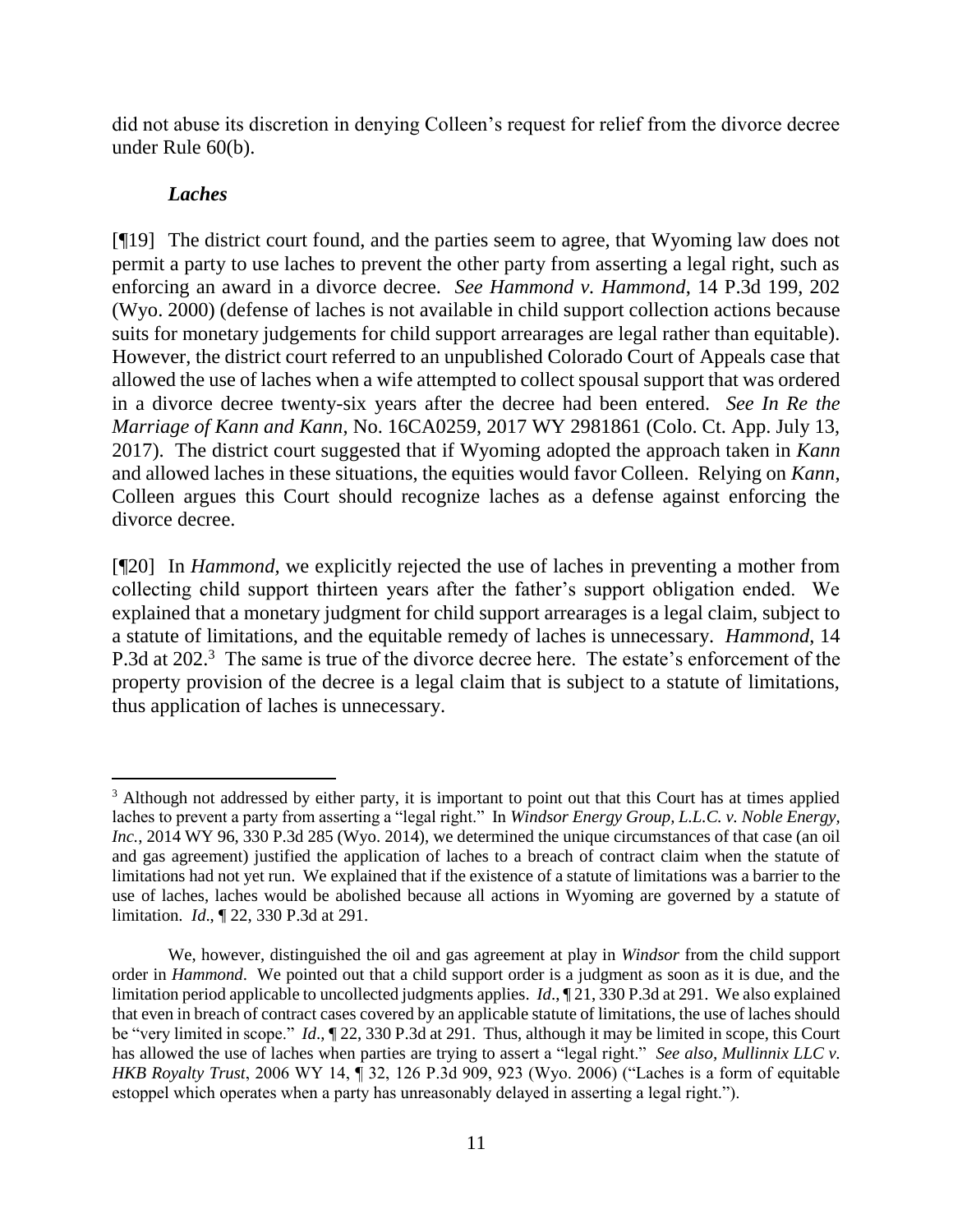[¶21] We have considered the Colorado appellate court's *Kann* opinion. It certainly reaches a different result from *Hammond* and has thoughtful reasons for doing so. We do not believe the present case provides the appropriate means to determine whether we should depart from *Hammond*. Colleen submits that "numerous" states apply laches in situations similar to the one here, but only cites to *Kann*. Further, while she explains the *Kann* decision, she does not provide us with any analysis or reasoning as to why the *Kann* conclusion is sounder than Wyoming's current approach (which, according to *Kann,* is shared by about half of the states). *See Kann*, 2017 WL 2981861, ¶ 31. Without a cogent analysis explaining these points, this Court declines to abandon its clearly established law. *See Tozzi v. Moffett*, 2018 WY 133, ¶ 26, 430 P.3d 754, 762 (Wyo. 2018) (This Court may decline to consider claims not supported by cogent argument.).

[¶22] Colleen also argues the doctrines of waiver and detrimental reliance should prevent Alexandra from seeking enforcement of the terms of the divorce decree. Colleen provides no citation to authority to support the use of these theories as a defense to enforcement of the divorce decree. Instead, it appears her argument is solely that Theo's behavior modified the terms of the divorce agreement. As we explained above, a divorce agreement ceases to be an independent agreement when it is merged into a divorce decree and, therefore, cannot be modified simply by the behavior of the parties. *Zupan*, ¶ 10, 230 P.3d at 332.

# *Storage Fees*

[¶23] The divorce agreement and decree stated that Theo was to remove his property from the family home at his expense by January 23, 2002. At the time the district court issued the order that is the subject of this appeal, Theo's belongings were still at the home. The district court denied Colleen's request for storage fees on two bases. First, it determined that, to the extent it could treat the divorce agreement as an independent contract before it merged into the divorce decree, the agreement did not include a provision for storage fees. The court then considered whether it could award storage fees as part of enforcing the divorce decree since Theo's belongings have been in the home long after the court ordered the items be removed via the divorce decree. The court concluded that Colleen failed to provide persuasive evidence regarding an appropriate storage fee, and that Colleen's testimony demonstrated that she gave Theo permission to continue storing his property at the home.

[¶24] On appeal, Colleen appears to argue she is only entitled to storage fees from May 10, 2002 (the date the parties signed the divorce agreement) until July 20, 2007 (the date the court entered the divorce decree). She does not address the district court's order regarding storage fees at all, and her argument does not clearly state on what theory she believes she is entitled to storage fees. Her argument suggests she is entitled to storage fees under contract principles, apparently believing the divorce agreement can stand as an independent contract until it is merged into the divorce decree. Colleen, however, has not provided a single citation to any authority that supports her assertion that "equity dictates"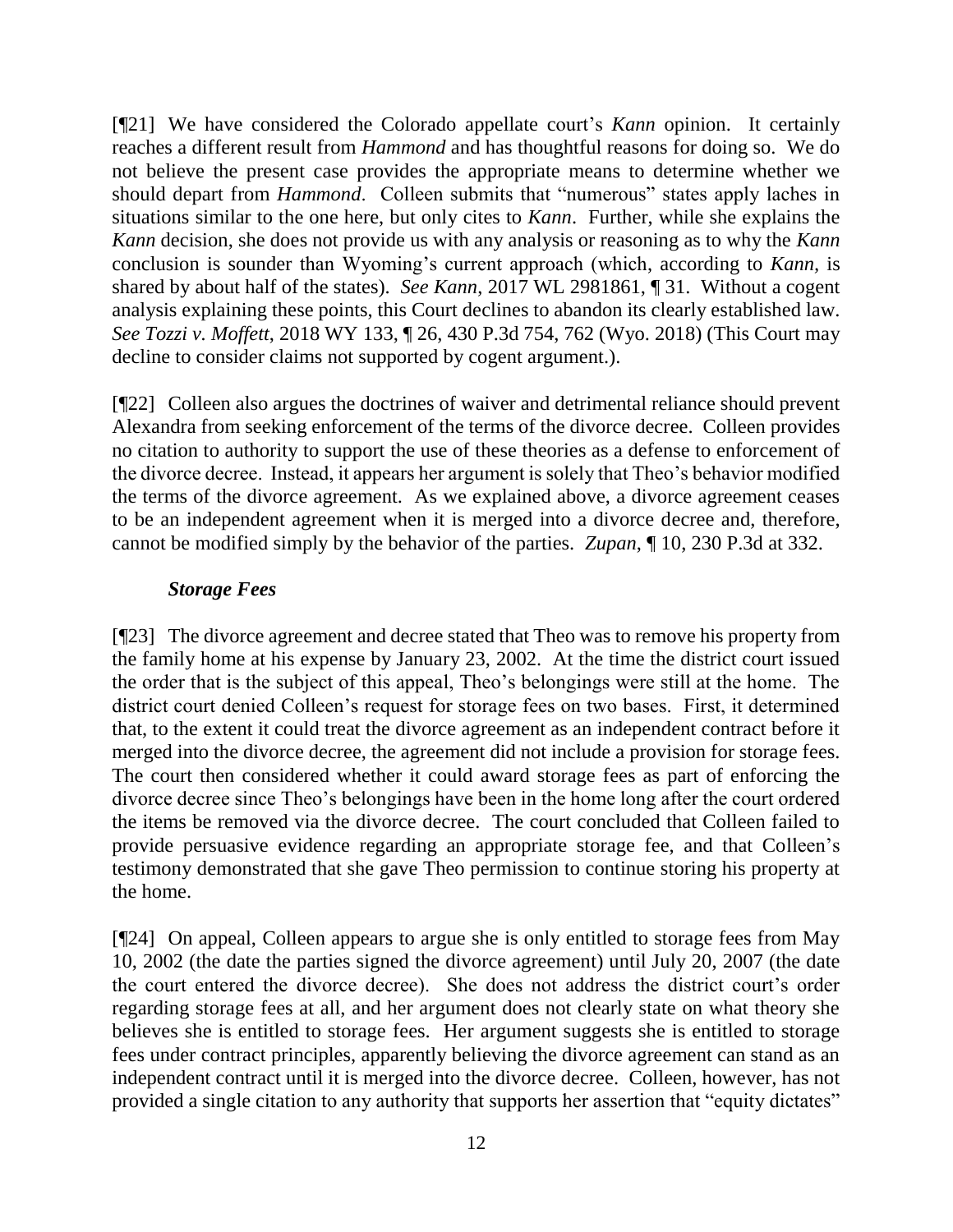that Theo should have to pay storage fees. Because she has failed to provide cogent argument with citation to pertinent authority, we decline to consider this issue. *Tozzi*, ¶ 26, 430 P.3d at 762.

# *Mortgage Payments*

[¶25] Colleen argues Theo's estate should have to pay for fifty percent of the mortgage payments since the court entered the divorce decree because he was still a part-owner of the house as a tenant in common.<sup>4</sup> She relies on *Hofstad v. Christie*, 2010 WY 134, 240 P.3d 816 (Wyo. 2010) and a case from the Oregon Supreme Court, *Beal v. Beal*, 577 P.2d 507 (Or. 1978), to support her position. These cases, however, considered actions between unmarried couples who owned property as tenants in common and have no applicability to the situation presented here.

[¶26] In *Hofstad*, the parties were unmarried but lived as a family with their children for extended periods of time over ten years. *Hofstad*, ¶ 3, 240 P.3d at 817. Mr. Hofstad purchased a new home and he and Ms. Christie were both listed on the warranty deed. *Id*., ¶ 4, 240 P.3d at 818. When the relationship ended, Ms. Christie sought partition of the home. *Id*., ¶ 6, 240 P.3d at 818. Although Mr. Hofstad made the majority of the financial contribution to the home, the district court considered the familial relationship of the parties and Mr. Hofstad's donative intent in deciding to give each party an equal interest in the home. *Id*., ¶¶ 10-17, 240 P.3d at 819-21. After considering these factors, we affirmed the district court's decision to partition the property equally. *Id*., ¶ 18, 240 P.3d at 822.

[¶27] In *Beal*, the parties had divorced and thereafter purchased property together as "husband and wife." *Beal*, 577 P.2d at 508. Two years later, Ms. Beal moved out of the home. *Id*. The Oregon Supreme Court established a special rule for couples who had lived together in a nonmarital domestic relationship, requiring the courts to distribute the property based upon the express or implied intent of the parties. *Id*. at 510. The court determined the Beals intended they be treated as equal co-tenants and awarded each party an equal interest in the property. *Id.* However, the court also ordered that Ms. Beal, as a co-tenant, was responsible for half of the mortgage payments on the home after she moved out. *Id*.

[¶28] Unlike the circumstances found in *Beal* and *Hofstad*, Colleen does not need a court to determine what interest she has in the real estate because the district court already considered the equities of her situation when it entered the divorce decree awarding her the property. To find that Theo was a tenant in common and was required to contribute fifty

<sup>&</sup>lt;sup>4</sup> Colleen also asserts in her brief that she should be compensated for half of the homeowners' association fees and maintenance costs on the home. The district court did not address these expenses in its order, and Colleen did not assert she was entitled to them in her counterclaims. "Our precedent is clear that an argument may not be made for the first time on appeal" and we decline to consider Colleen's request for these costs. *Reichert v. Daugherty*, 2018 WY 103, ¶ 23, 425 P.3d 990, 998 (Wyo. 2018).